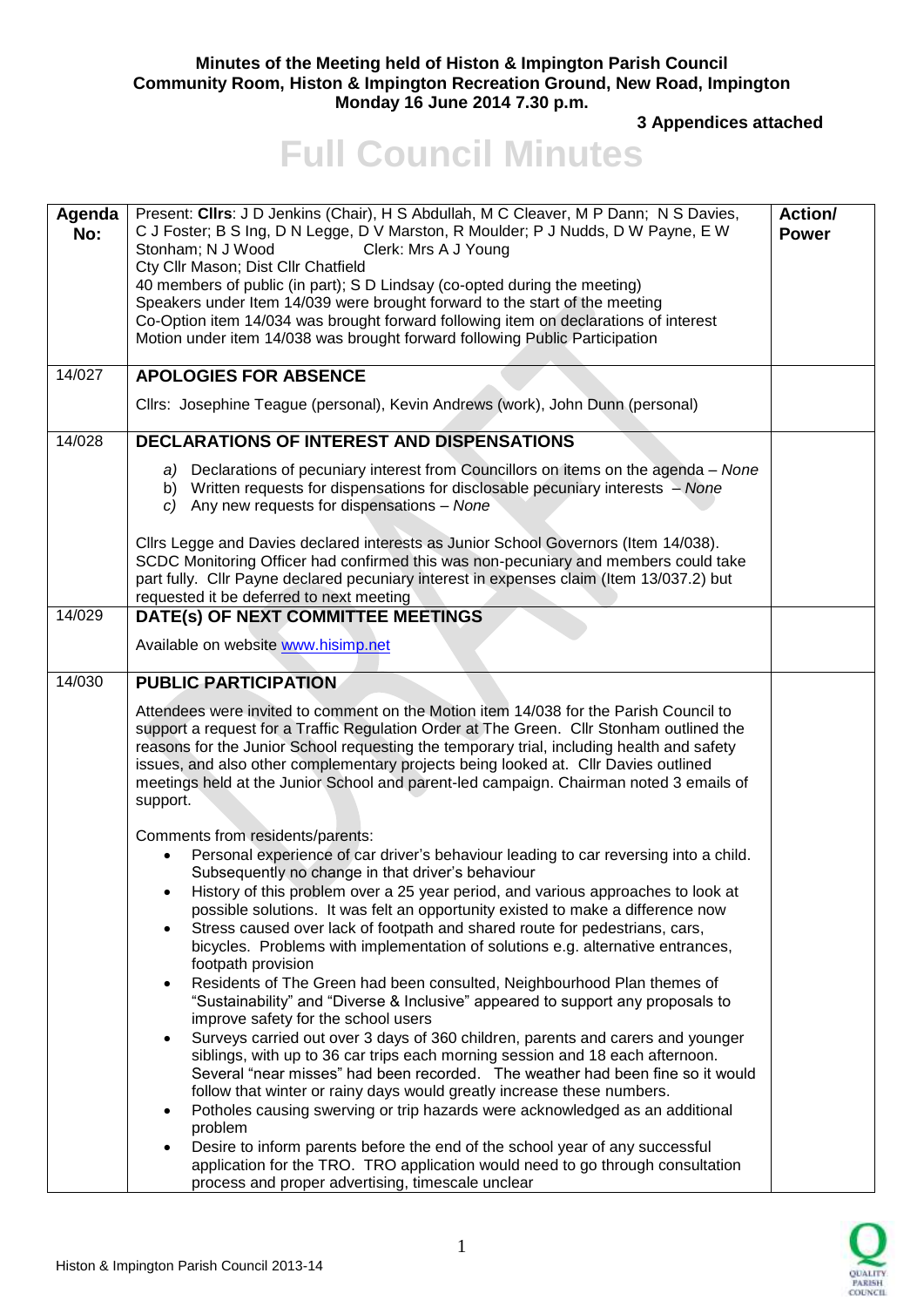|        | Disabled badge drivers - possible opportunity for parking in the school grounds<br>$\bullet$                                                                                                |                   |
|--------|---------------------------------------------------------------------------------------------------------------------------------------------------------------------------------------------|-------------------|
|        | Ambulance access an issue at times<br>$\bullet$                                                                                                                                             |                   |
|        | Use of private road Pages Close an issue that would need addressing<br>$\bullet$                                                                                                            |                   |
|        | Impact of development of the villages over many years increasing numbers at<br>$\bullet$                                                                                                    |                   |
|        | school and traffic levels                                                                                                                                                                   |                   |
|        | Saturday morning football attendance an additional problem at The Green, query<br>$\bullet$                                                                                                 |                   |
|        | over why cannot park at school                                                                                                                                                              |                   |
|        | At this point Chairman brought forward item 14/038                                                                                                                                          |                   |
| 14/031 | TO NOTE draft minutes Annual Parish Meetings 2014                                                                                                                                           |                   |
|        | Noted                                                                                                                                                                                       |                   |
|        |                                                                                                                                                                                             |                   |
| 14/032 | TO APPROVE minutes of the Annual General Meeting held 19 May 2014                                                                                                                           |                   |
|        |                                                                                                                                                                                             |                   |
|        | Proposed Cllr Payne, seconded Cllr Foster all in favour to accept as a true record of                                                                                                       |                   |
|        | meeting                                                                                                                                                                                     |                   |
| 14/033 | <b>MATTERS ARISING FROM PREVIOUS MEETING</b>                                                                                                                                                |                   |
|        |                                                                                                                                                                                             |                   |
|        | Actions List provided to all and accepted (Appendix 1)                                                                                                                                      |                   |
|        |                                                                                                                                                                                             |                   |
| 14/034 | <b>CO-OPTION TO PARISH COUNCIL</b>                                                                                                                                                          |                   |
|        |                                                                                                                                                                                             |                   |
|        | 2 vacancies remained on Council for Impington Parish. Shaun Lindsay of Impington had                                                                                                        |                   |
|        | applied for co-option to Council. Proposed Cllr Payne, seconded Cllr Marston, all in favour                                                                                                 |                   |
|        | and AGREED to co-opt. Declaration of Acceptance of Office signed and Cllr Lindsay took                                                                                                      |                   |
|        | part in rest of meeting. Register of Interests to be completed and returned within 28 days.                                                                                                 |                   |
|        | All agreed to co-opt Cllr Lindsay to Highways Committee                                                                                                                                     |                   |
|        |                                                                                                                                                                                             |                   |
|        | Motion for item 14/038 brought forward at this stage of the meeting                                                                                                                         |                   |
| 14/035 | <b>TO RECEIVE REPORTS</b>                                                                                                                                                                   |                   |
|        |                                                                                                                                                                                             |                   |
|        |                                                                                                                                                                                             |                   |
| 035.1  | County Clirs and District Councillors Reports: County Council written report for May                                                                                                        |                   |
|        | accepted from Cty Cllr Jenkins covering: Local matters, General Purposes, Adults &                                                                                                          |                   |
|        | Wellbeing, Children & Young People, Economy & Environment. Additional item raised by                                                                                                        |                   |
|        | Cty Cllr Mason: Boundary issue south of A14 has been raised at County                                                                                                                       |                   |
|        | <b>District Council</b> written report accepted from Dist Cllr Chatfield covering: Cabinet                                                                                                  |                   |
|        | positions, Planning, Waste & Recycling, Police. Additional discussed on: SCDC Empty                                                                                                         |                   |
|        | Homes Cllr Chatfield has raised local concerns over home empty in Impington for 5 years.                                                                                                    | <b>JPC</b>        |
|        | SCDC to write to owner. Cllr Chatfield agreed to pursue the District Council over reported                                                                                                  |                   |
|        | increases in empty homes locally                                                                                                                                                            |                   |
| 035.2  | Clerks Report (Pg 1 & 2) (Appendix 2) accepted. Additional discussion on: StAC - All                                                                                                        |                   |
|        | agreed to gift Brother Colour copier to the centre as no longer required at office. 7 July -                                                                                                |                   |
|        | noted office closed for Tour de France event in Cambridge. VeloFest event at Histon &                                                                                                       |                   |
|        | Impington Recreation Ground and Histon Football Club due 29 June                                                                                                                            |                   |
| 035.3  | <b>Chairman's Report (Appendix 3)</b> accepted. Additional discussion on: Station House met                                                                                                 |                   |
|        | with owner 13 June. Brief being developed. Neighbourhood Plan volunteer resident noted.                                                                                                     | Comm &            |
|        | Council would continue to try hard to engage non-Council members. Newsletter                                                                                                                | <b>Engag't WP</b> |
|        | Community & Engagement Working Party to consider way forward for outsourcing                                                                                                                |                   |
|        | publication. Suggestion that additional hours could be offered to existing staff to produce.                                                                                                |                   |
|        | Street Lighting on The Green Following meeting with County Officers, AGREED to                                                                                                              | PJN/DVM/          |
|        | delegate to Clerk to put together an agreed proposal for the Green, in consultation with                                                                                                    | <b>MJM/JDJ</b>    |
|        | Cllrs Nudds and Marston, and County Councillors and third parties to provide input. Chair                                                                                                   |                   |
|        | and Vice Chair to be kept appraised of progress                                                                                                                                             |                   |
| 035.4  | Environment Committee next meeting due 17 June                                                                                                                                              |                   |
| 035.5  | <b>Employment Committee meeting due 19 June postponed. Date to be re-arranged</b><br>Community Park Project Committee next meeting due 19 June                                              |                   |
| 035.6  | Youth Committee next meeting due 23 June                                                                                                                                                    |                   |
| 035.7  | Young Person's Worker Cllr Abdullah outlined current arrangements for                                                                                                                       |                   |
|        | employment of youth worker by Cambs County Council, of which Histon & Impington had a                                                                                                       |                   |
|        | share. To enable the youth worker to move away from a majority of one to one work in our                                                                                                    |                   |
|        | villages, into a more traditional youth worker role, a formal secondment may be possible.<br>Details to be reported 23 June if received, with a view to talking proposal to Full Council or |                   |

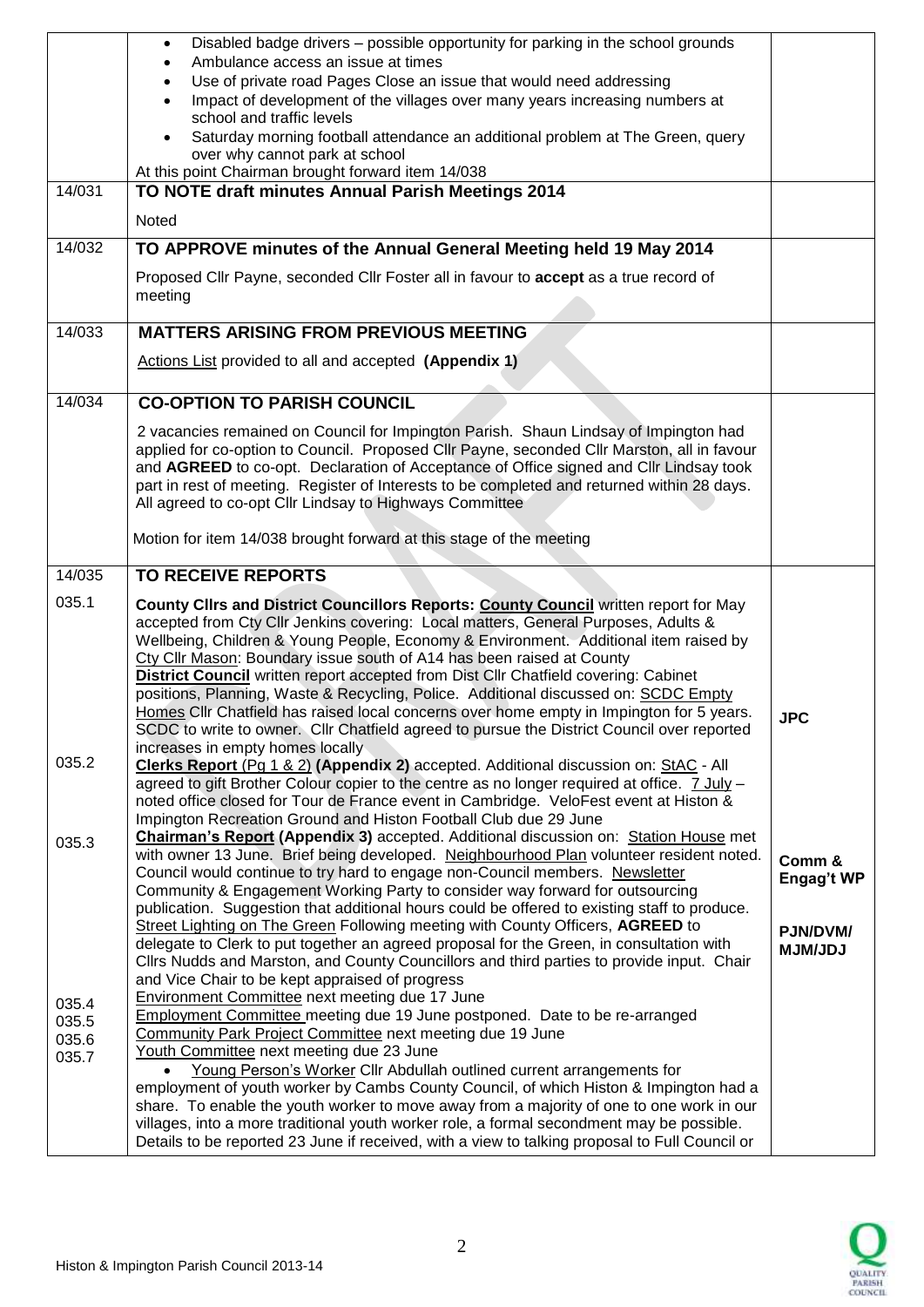|                | Finance for implementation from September.<br>At this point Chairman formally asked for meeting extension of time under Standing Order<br>1 x). All AGREED                               |            |
|----------------|------------------------------------------------------------------------------------------------------------------------------------------------------------------------------------------|------------|
|                | To approve funding for the Film Competition project budget $(E3500)$ – explanatory<br>$\bullet$<br>paper provided. Total cost of project to be £1,700 made up from:                      |            |
|                | £1,150 as per original proposal with additional costs of<br>£150 for additional youth worker                                                                                             |            |
|                | £200 for additional workshop day towards end of summer vacation                                                                                                                          |            |
|                | £200 prize funding to cover all 5 short-listed entries                                                                                                                                   |            |
|                | Noting within budget, proposed Cllr Abdullah, seconded Cllr Nudds, 14 in favour 1<br>abstention and AGREED to proceed and arrange publicity                                              |            |
|                | Kings Meadow Committee next meeting due 2 July                                                                                                                                           |            |
| 035.8<br>035.9 | Recreation Ground Committee next meeting 8 July<br>Working Groups/Task & Finish Reports                                                                                                  |            |
| 035.10         | A14 Working Party Input to Highways Agency consultation finalised via Planning                                                                                                           |            |
|                | Committee and submitted. Website article to follow                                                                                                                                       |            |
|                | Community & Engagement Working Party due 12 June postponed. Date to be set,<br>$\bullet$<br>agenda item on future of newsletter planned                                                  |            |
|                | 2020 Project Task & Finish meeting due 18 June                                                                                                                                           |            |
| 14/036         | TO ACCEPT COMMITTEE REPORTS note actions and agree                                                                                                                                       |            |
| 036.1          |                                                                                                                                                                                          |            |
| 036.2          | Planning Committee draft minutes 27 May, 10 June provided to all and accepted. Next<br>meeting due 1 July, 15 July                                                                       |            |
|                | Highways Committee draft minutes draft minutes 22 May provided to all and accepted.                                                                                                      |            |
|                | Next meeting due 24 July<br>To agree a process for any response to the draft Long Term Transport Strategy for                                                                            |            |
|                | Cambridgeshire – responses due by 11 July. All AGREED Clerk to work with Cllr                                                                                                            | <b>DNL</b> |
|                | Legge to produce a suitable response, circulate to the Full Council members at                                                                                                           |            |
|                | least 1 week prior to submission date for agreement<br>Gatehouse Road. Noted no road name sign in place. AGREED to request SCDC                                                          |            |
|                | to provide, acknowledging that Gatehouse Road did not appear on Ordnance                                                                                                                 |            |
| 14/037         | Survey maps<br>TO RECEIVE Finance & Administration Report (all Appx 2 Pgs 3 & 4)                                                                                                         |            |
| 037.1          | Delegated payment of accounts noted                                                                                                                                                      |            |
| 037.2          | Approve payment of outstanding accounts Proposed Cllr Ing, seconded Cllr Cleaver all in                                                                                                  |            |
|                | favour and AGREED to approve. Noted payment listed for expenses to be deferred to July                                                                                                   |            |
|                | meeting. Noted unbudgeted work on Sec 52 footpath and car park drain issues, no<br>virement required at present. Members thanked Friends of the Rec charity for donation for             |            |
|                | defibrillator                                                                                                                                                                            |            |
| 037.3          | Amounts paid in and correspondence noted                                                                                                                                                 |            |
| 037.4          | To formally approve 2014 Annual Audit Return: Accounting Statement and Annual<br>Governance Statement for Histon & Impington Parish Council. Accounting Statement and                    |            |
|                | Section 2 Annual Governance Statement for Histon & Impington copied to all. Following                                                                                                    |            |
|                | explanation that those present were confirming approval of the statements for signature by<br>the Chairman on their behalf: Proposed Cllr Payne, seconded Cllr Davies 13 in favour, 2    |            |
|                | abstentions and AGREED to authorise signature                                                                                                                                            |            |
| 037.5          | To Consider Half Yearly Review of Donations. Applications received:                                                                                                                      |            |
|                | Histon & Impington Community Car Scheme<br>Kings Meadow Garden Project                                                                                                                   |            |
|                | Histon & Impington Day Centre                                                                                                                                                            |            |
|                | <b>EACH</b><br>Clerk reported on available budgets and eligibility of applications. With agreement of                                                                                    |            |
|                | Council standing orders were suspended for Jean Newman to inform members on the work                                                                                                     |            |
|                | locally of the Day Centre and the charity aspects of the Community Car Scheme. Standing                                                                                                  |            |
|                | Orders re-instated. Proposed Cllr Payne, seconded Cllr Davies, all in favour and AGREED<br>that Histon & Impington Parish Council in accordance with its powers under sections 137       |            |
|                | and 139 of the Local Government Act 1972, should incur the following expenditure                                                                                                         |            |
|                | which, in the opinion of the Council, is in the interests of the area or its inhabitants and will<br>benefit them in a manner commensurate with the expenditure:- "to donate £150 to the |            |
|                | Histon & Impington Car Scheme, £250 to Kings Meadow Garden Project, and £350 to                                                                                                          |            |
|                | Histon & Impington Day Centre".                                                                                                                                                          |            |

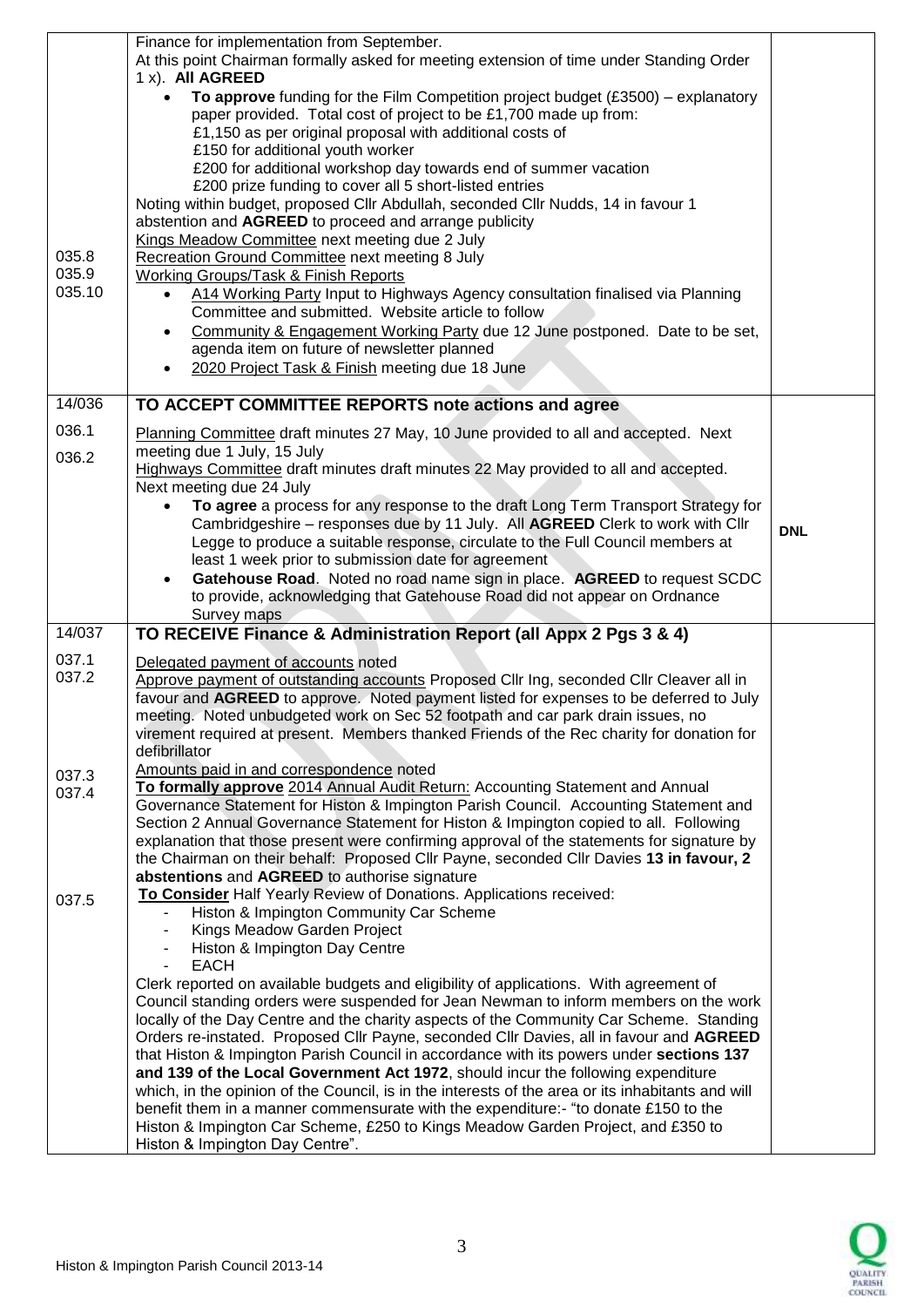| 14/038         | <b>TO ACCEPT Motion Received</b>                                                                                                                                                                                               |  |
|----------------|--------------------------------------------------------------------------------------------------------------------------------------------------------------------------------------------------------------------------------|--|
|                | Motion: "Histon & Impington Parish Council support the request that Histon & Impington<br>Junior School would like to make to Cambridgeshire County Council for the introduction of                                            |  |
|                | a Traffic Regulation Order for an initial 12 month period from September 2014 to exclude<br>school parents and school deliverers only from driving down the road at the side of The                                            |  |
|                | Green between 8.30am and 9.30am, and 3pm and 4pm on weekdays" Proposed Cllr E W<br>Stonham.                                                                                                                                    |  |
|                | Resident input had been given under Public Participation. A request from Histon &<br>Impington Junior School to support the application was copied to all.                                                                     |  |
|                | Debate and input from Councillors followed:<br>Statement made on limited powers available to Council for changes to village                                                                                                    |  |
|                | greens.                                                                                                                                                                                                                        |  |
|                | Disappointment issue could not be handled in a community context<br>$\bullet$<br>Lack of data an issue for consideration and need to look at the Order in the context<br>$\bullet$                                             |  |
|                | of other improvements planned in the area. Possibility of deferring decision to take<br>to specially called Highways Committee discussed                                                                                       |  |
|                | New issues raised under Public Participation need addressing: Pages Close<br>$\bullet$<br>issues; pothole repairs; disabled badges; Saturday football                                                                          |  |
|                | Possibility of petition to County, to run in parallel<br>$\bullet$                                                                                                                                                             |  |
|                | Need to accompany any Order with radical changes in behaviour e.g. efficient use<br>$\bullet$<br>of parking spaces available;                                                                                                  |  |
|                | Consultation with children at assembly applauded as best way to "educate"<br>$\bullet$<br>parents                                                                                                                              |  |
|                | Enforcement a concern, also knock on effect elsewhere and additional signage in<br>$\bullet$<br><b>Conservation Area and Green</b>                                                                                             |  |
|                | County Council has already indicated agreement to re-laying surface of The Green<br>$\bullet$<br>road 2014 - not pothole filling only. Road Safety Officer had discussed a "marked"<br>out area" plan to show pedestrian route |  |
|                | Query over second access opportunities - unviable for safeguarding reasons<br>$\bullet$                                                                                                                                        |  |
|                | Consultation would need to be clear that Order affected school traffic only<br>$\bullet$                                                                                                                                       |  |
|                | Process after 6 month interim review and final 12 month review regarding options<br>$\bullet$<br>for permanence                                                                                                                |  |
|                | Amendment to motion proposed: "Histon & Impington Parish Council support the request<br>that Histon & Impington Junior School would like to make to Cambridgeshire County                                                      |  |
|                | Council for the introduction of a Traffic Regulation Order for an initial 12 month period from<br>September 2014 to exclude school parents and school deliverers only from driving down                                        |  |
|                | the road at the side of The Green between 8.30am and 9.30am, and 3pm and 4pm on<br>weekdays. The Parish Council asks that the Highways Committee, at its next meeting                                                          |  |
|                | considers the problem in the round and come up with all other measures necessary to                                                                                                                                            |  |
|                | make the TRO and other things work and to address the fundamental problems on the<br>Green" Proposed Cllr Jenkins, seconded Cllr Foster, 14 in favour, 1 abstention to accept                                                  |  |
|                | amended proposal.                                                                                                                                                                                                              |  |
|                | CIIr Marston commented that the Order was inherently confrontational and positive work<br>would be required by the School to make it work well.                                                                                |  |
|                | Put to the vote, the amended motion was proposed Cllr Jenkins, seconded Cllr Foster, 14<br>in favour and 1 abstention and therefore AGREED. Parish Council support to be provided                                              |  |
|                | to Cambridgeshire County Council by 18 June                                                                                                                                                                                    |  |
| 14/039         | <b>TO RECEIVE Recent Correspondence</b>                                                                                                                                                                                        |  |
| 039.1<br>039.2 | Circulation File available on request<br>Histon & Impington Feast - letter outlining changes to plans for outdoor film show, 5                                                                                                 |  |
|                | September                                                                                                                                                                                                                      |  |
| 039.3          | Histon & Impington Feast - permission given to use Village Green 5 July 2014; information<br>on agreed road closure 10am - 5pm. Rota to be drawn up for Parish Council stand                                                   |  |
| 14/040         | <b>OTHER MATTERS</b>                                                                                                                                                                                                           |  |
|                | Invited speakers items had been brought forward to start of meeting while residents still in                                                                                                                                   |  |